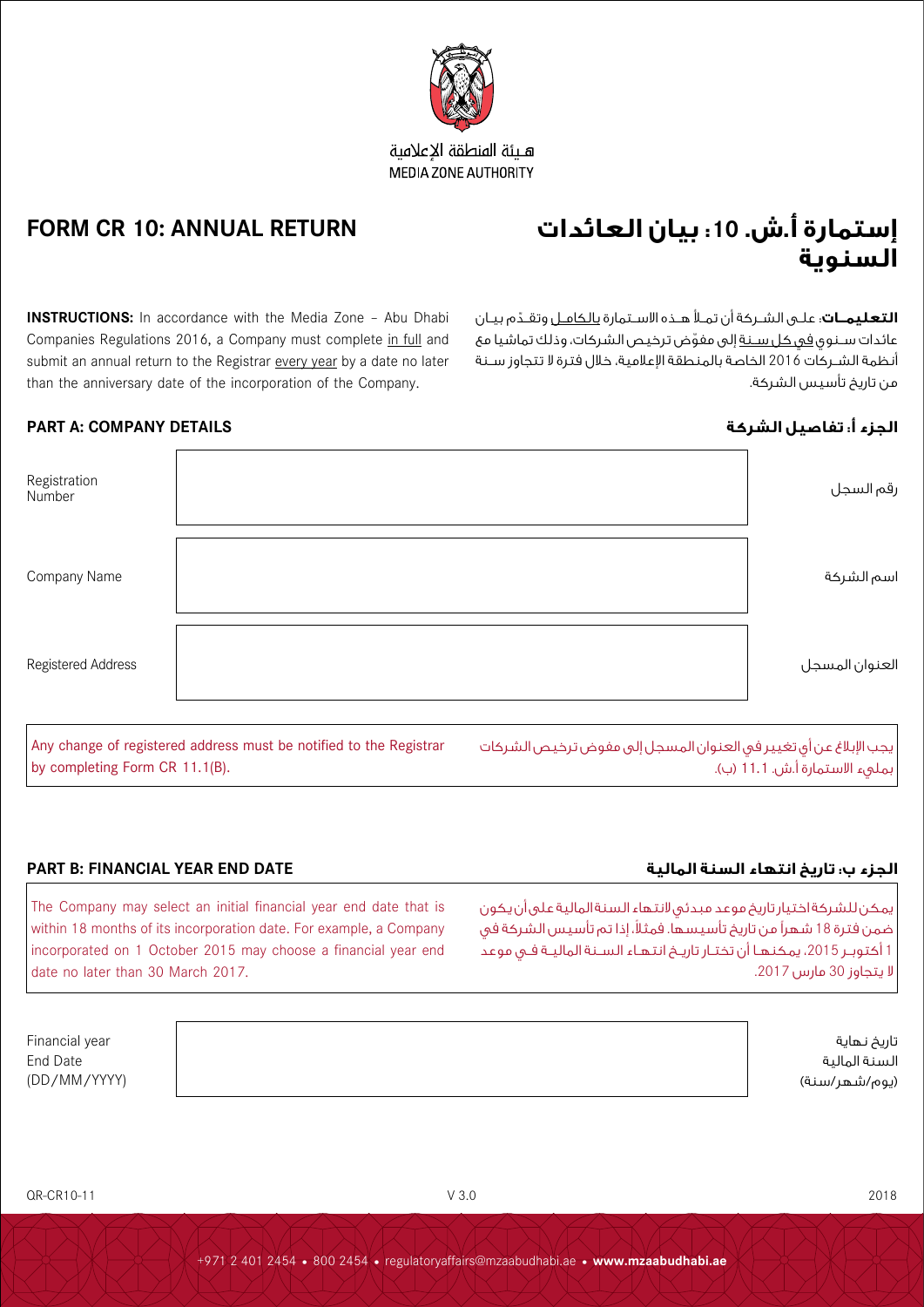

### هيئة المنطقة الإعلامية MEDIA ZONE AUTHORITY

### **Please confirm the details of the company officers and owners:** :ومالكيها الشركة مسؤولي تفاصيل من التأكد يرجى

| <b>PART C: DIRECTORS</b>                                                                    |                      | الجزء ت: المدراء                                                                       |  |  |
|---------------------------------------------------------------------------------------------|----------------------|----------------------------------------------------------------------------------------|--|--|
| Any change of directors must be notified to the Registrar by<br>completing Form CR 11.1(D). |                      | يجب إبـلاغ مفـوض ترخيص الشـركات بأى تغييـر للمدراء بملء الاسـتمارة<br>. أ.ش. 11.1 (ث). |  |  |
| Director 1                                                                                  |                      | المدير 1                                                                               |  |  |
| Full Name                                                                                   |                      | لاسم الكامل                                                                            |  |  |
| Residential<br>Address                                                                      |                      | عنوان الإقامة                                                                          |  |  |
| <b>UAE Mobile Number</b>                                                                    |                      | رقم الهاتف<br>لمتحرك الإماراتى                                                         |  |  |
| Email                                                                                       |                      | لبريد الإلكترونى                                                                       |  |  |
| Nationality                                                                                 | <b>Please Select</b> | لجنسية                                                                                 |  |  |
| Date of birth<br>(DD/MM/YYYY)                                                               |                      | ناريخ الميلاد<br>ْيوە/شهر/سنة)                                                         |  |  |
|                                                                                             |                      |                                                                                        |  |  |

رقم جواز السفر Number والسفر السفر السفر السفر السفر السفر السفر السفر السفر السفر السفر السفر السفر السفر الس

# **المدير 2 2 Director** االسم الكامل Name Full Residential عنوان الإقامة Address UAE Mobile Number الهاتف رقم المتحرك اإلماراتي البريد اإللكتروني Email الجنسية Nationality Please Select

| Date of birth<br>(DD/MM/YYYY) | ناريخ الميلاد<br>ِّيوم/شهر/سنة) |
|-------------------------------|---------------------------------|
| Passport Number               | رقم جواز السفر                  |

اذا كان لدى الشركة أكثر من مديرين، يرجى استخدام الصفحات التكميلية. If the Company has more than two directors, please use the continuation page.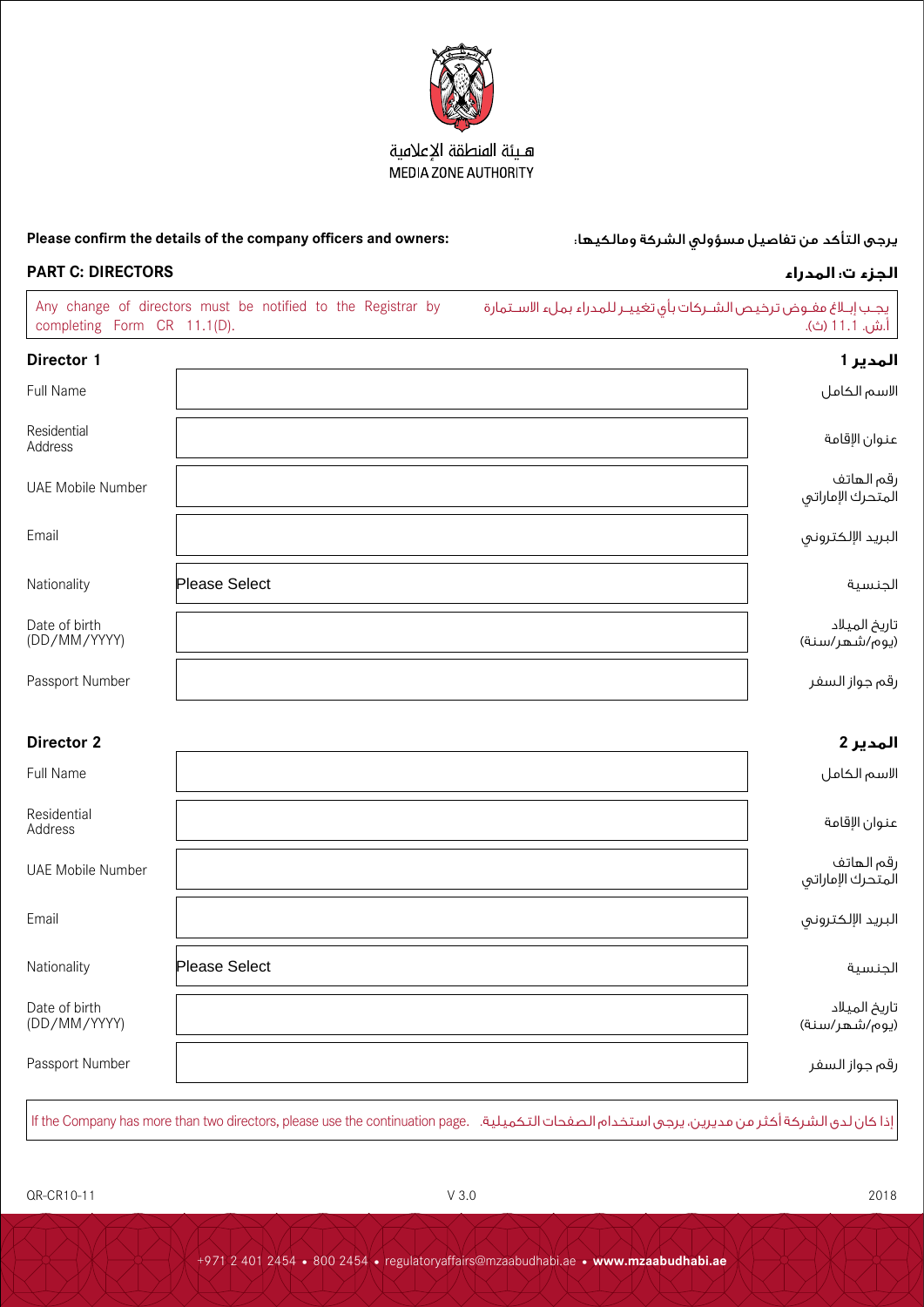

## هيئة المنطقة الإعلامية MEDIA ZONE AUTHORITY

# **الجزء ث: أمين سر الشركة SECRETARY COMPANY :D PART**

| Any change of the company secretary must be notified to the Registrar | يجـب إبـلاغ مفوض ترخيص الشـركات بأى تغيير لأمين سـر الشـركة بملىء |
|-----------------------------------------------------------------------|-------------------------------------------------------------------|
| by completing Form CR 11.1(E).                                        | الاستمارة أ.ش 11.1 (ج).                                           |

| <b>Company Secretary</b>      |                      | أمين سر الشركة                  |
|-------------------------------|----------------------|---------------------------------|
| Full Name                     |                      | الاسم الكامل                    |
| <b>Residential Address</b>    |                      | عنوان الإقامة                   |
| UAE Mobile Number             |                      | رقم الهاتف<br>المتحرك الإماراتي |
| Email                         |                      | البريد الإلكتروني               |
| Nationality                   | <b>Please Select</b> | الجنسية                         |
| Date of birth<br>(DD/MM/YYYY) |                      | تاريخ الميلاد<br>(يوم/شهر/سنة)  |
| Passport Number               |                      | رقم جواز السفر                  |

# **الجزء ج: المدير العام MANAGER GENERAL :E PART**

| Any change of the general manager must be notified to the Authority | يجب إبلاغ مفوض ترخيص الشـركات بأى تغيير المدير العام الشـركة بملء |
|---------------------------------------------------------------------|-------------------------------------------------------------------|
| by completing Form LR 9(A) and LR 9(B).                             | الاستمارة أ.ت. 9(أ) و أ.ت. 9(ب).                                  |

| <b>General Manager</b>        |                      | المدير العام                    |
|-------------------------------|----------------------|---------------------------------|
| Full Name                     |                      | الاسم الكامل                    |
| <b>Residential Address</b>    |                      | عنوان الإقامة                   |
| UAE Mobile Number             |                      | رقم الهاتف<br>المتحرك الإماراتي |
| Email                         |                      | البريد الإلكتروني               |
| Nationality                   | <b>Please Select</b> | الجنسية                         |
| Date of birth<br>(DD/MM/YYYY) |                      | تاریخ المیلاد<br>(یوم/شهر/سنة)  |
| Passport Number               |                      | رقم جواز السفر                  |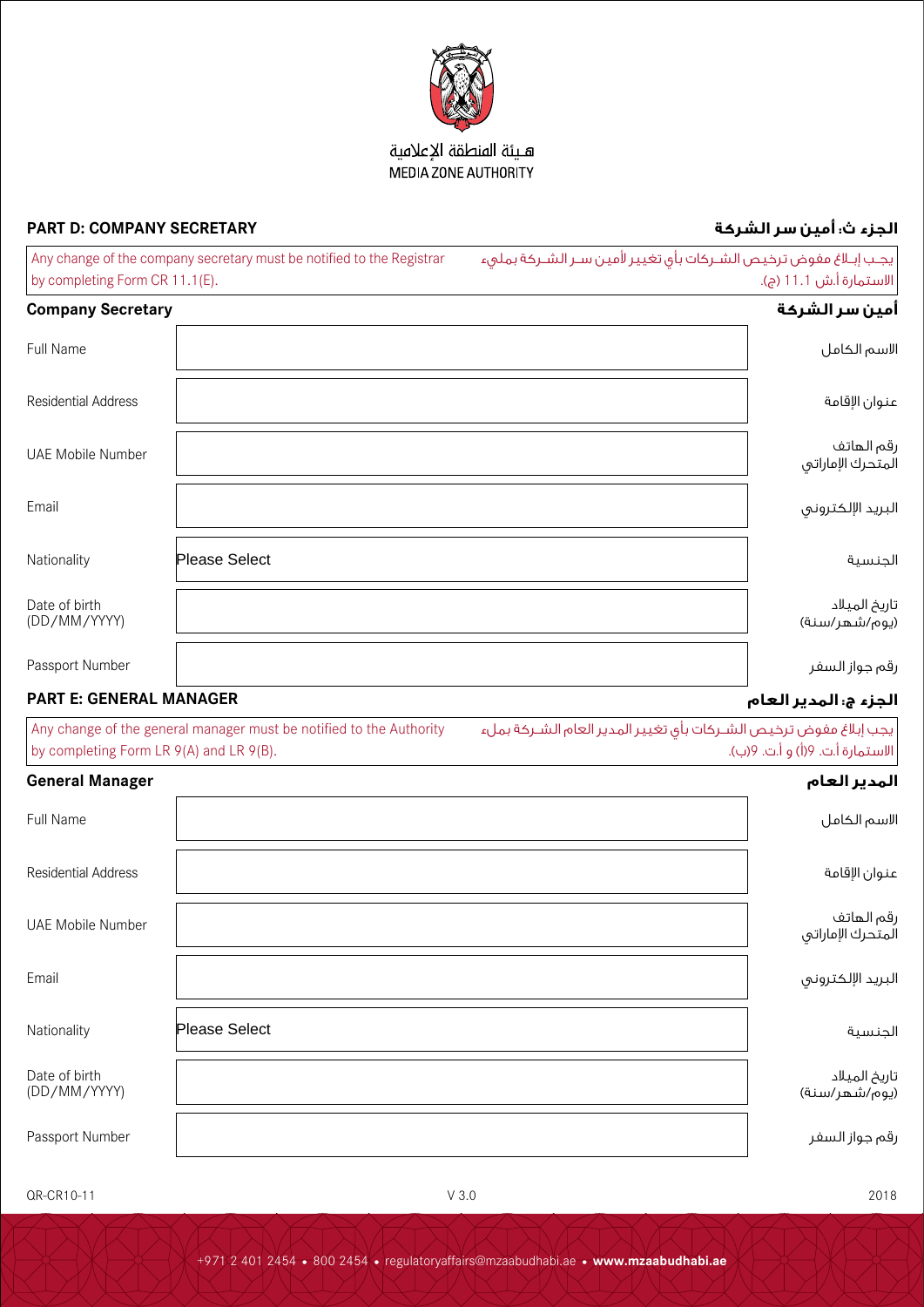

## هبئة المنطقة الاعلامية MEDIA ZONE AUTHORITY

# **الجزء ح: المساهمون ورأس المال الصادر CAPITAL SHARE ISSUED & SHAREHOLDERS :F PART**

أ.ش. 11(خ) و أ.ش. 11(د).

يجــب أن يوافــق مفــوض ترخيــص الشــركات على كافــة المســاهمين الجدد المقترحيــن، وذلــك باســتخدام االســتمارة أ.ش. 11)ح(. يجــب إبــاغ مفــوض ترخيص الشركات بكافة عمليات نقل أو إصدار األسهم باستخدام االستمارتين

> يرجــى ذكر جميع المســاهمين في الشــركة ومجموع أســهمهم في الجدول أدنــاه. إذا كان مســاهم مــا ســيملك أســهم فــي أكثــر مــن فئــة، يرجــى إدراج ّكل منها منفصلة.

All proposed new shareholders must be approved by the Registrar using Form CR 11.1(F). All transfers or issues of shares must be notified to the Registrar using Forms CR 11.1(G) and CR 11.1(H).

Please list below ALL of the current shareholders of the Company and their total shareholding. If a shareholder holds shares in more than one class, please list each class separately.

| الاسم الكامل للمساهم     | مجموع عدد<br>الأسهم              | فئة الأسهم<br>(عادية أو تغاضلية)                              | القيمة الاسمية<br>للسهم الواحد        | عملة الأسهم<br>َ (مثلاً: درهم إماراتي،<br>دولار أمريكي) | القيمة الإجمالية<br>للأسهم      |
|--------------------------|----------------------------------|---------------------------------------------------------------|---------------------------------------|---------------------------------------------------------|---------------------------------|
| Full name of shareholder | <b>Total number of</b><br>shares | <b>Class of shares</b><br>held (e.g. ordinary,<br>preference) | <b>Nominal value</b><br>of each share | <b>Currency</b><br>of shares<br>(e.g. AED, USD)         | <b>Total value</b><br>of shares |
|                          |                                  |                                                               |                                       |                                                         |                                 |
|                          |                                  |                                                               |                                       |                                                         |                                 |
|                          |                                  |                                                               |                                       |                                                         |                                 |
|                          |                                  |                                                               |                                       |                                                         |                                 |
|                          |                                  |                                                               |                                       |                                                         |                                 |
|                          |                                  |                                                               |                                       |                                                         |                                 |
|                          |                                  |                                                               |                                       |                                                         |                                 |
|                          |                                  |                                                               |                                       |                                                         |                                 |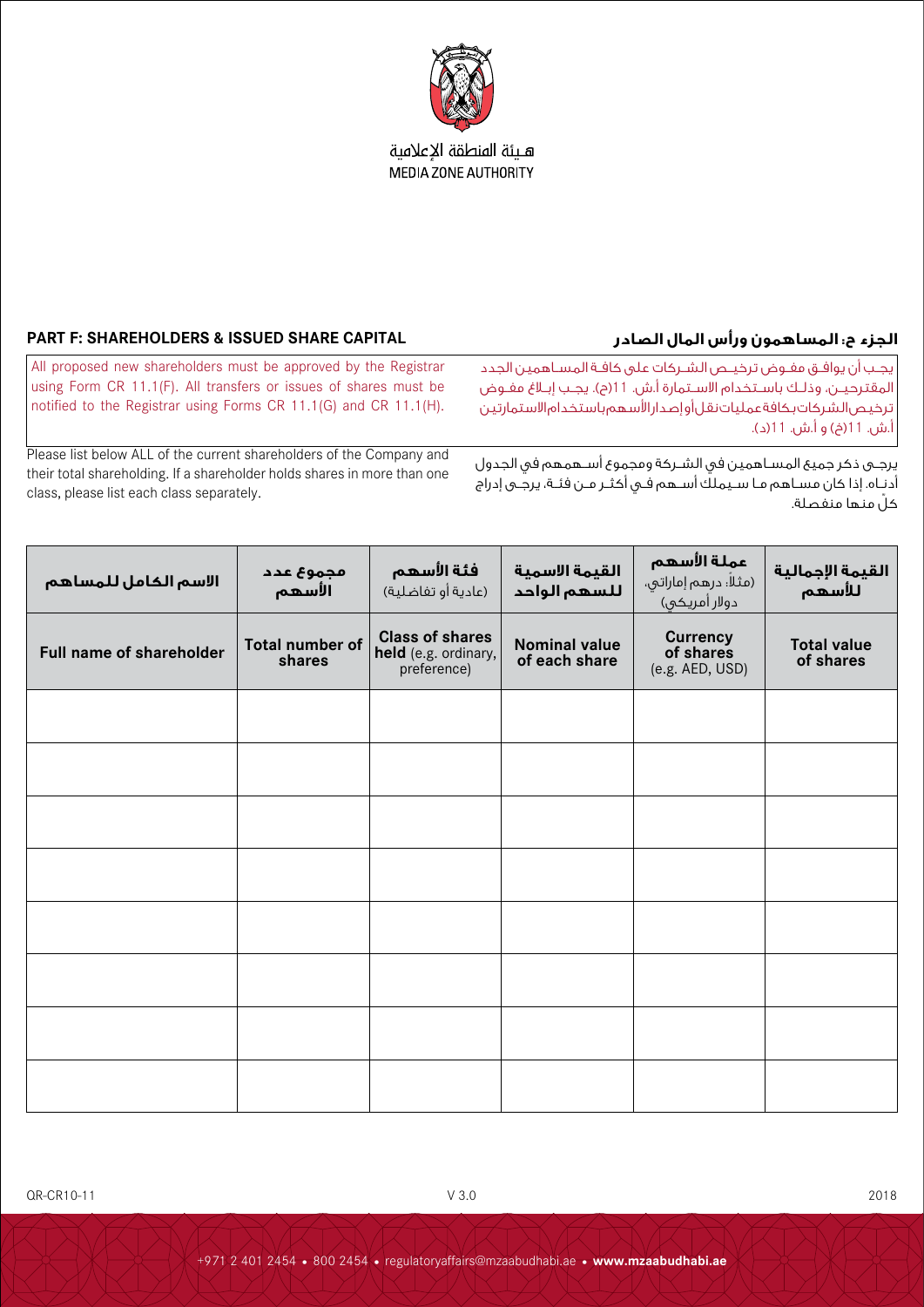

هبئة المنطقة الاعلامية **MEDIA ZONE AUTHORITY** 

## **الجزء خ: تصريح DECLARATION :G PART**

أصرّح وأقر بما يلي:

- i. بأننــي أملــك تفويضًا قانونيــً للتوقيع على االســتمارة أ.ش. 10 بالنيابة عن الشركة؛
- i. ّ بأن كل المعلومات المذكورة في هذه االستمارة )باإلضافة إلى أي وثائق مرفقة) باعتبارها جزءاً من هذه الاسـتمارة أ.ش. 10 هي كاملة ودقيقة في حدود علمي واعتقادي؛
- i. ّ بأنه يجوز نقل كافة المعلومات المذكورة في هذه االســتمارة )باإلضافة إلــى أي وثائــق مرفقة) إلى أطــراف معنية بمعالجة هذه الاســتمارة أ.ش. ،10 كمــا أنــه يجــوز اإلفصاح عنها من قبل مفوض ترخيص الشــركات أو هيئة المنطقة اإلعالمية – أبوظبي إلى الغير حسب ما هو مسموح به أو ضروري؛
- iv. بأنّـه يجـوز لهيئــة المنطقــة الإعلامية أبوظبــى أو أى مــن ممثليها أن يتصل بي بخصوص هذه االستمارة أ.ش. 10 ٍ أو أي شأن آخر ذي صلة.
- I declare and agree that: i. I am legally authorized to sign this Form CR 10 on behalf of the
	- Company; ii. all information submitted (including attachments) as part of this Form CR 10 is complete and accurate to the best of my knowledge
	- and belief; iii. all information submitted (including any attachments) may be
	- disclosed to parties who will be involved in the processing of this Form CR 10, and may also be disclosed by the Registrar or the Media Zone Authority – Abu Dhabi to a third party as required; and
	- iv. the Media Zone Authority Abu Dhabi or any of its representatives may contact me regarding this Form CR 10 or any other related matter.

| Name      | الاسم   |
|-----------|---------|
| Position  | المنصب  |
| Signature | التوقيع |
| Date      | التاريخ |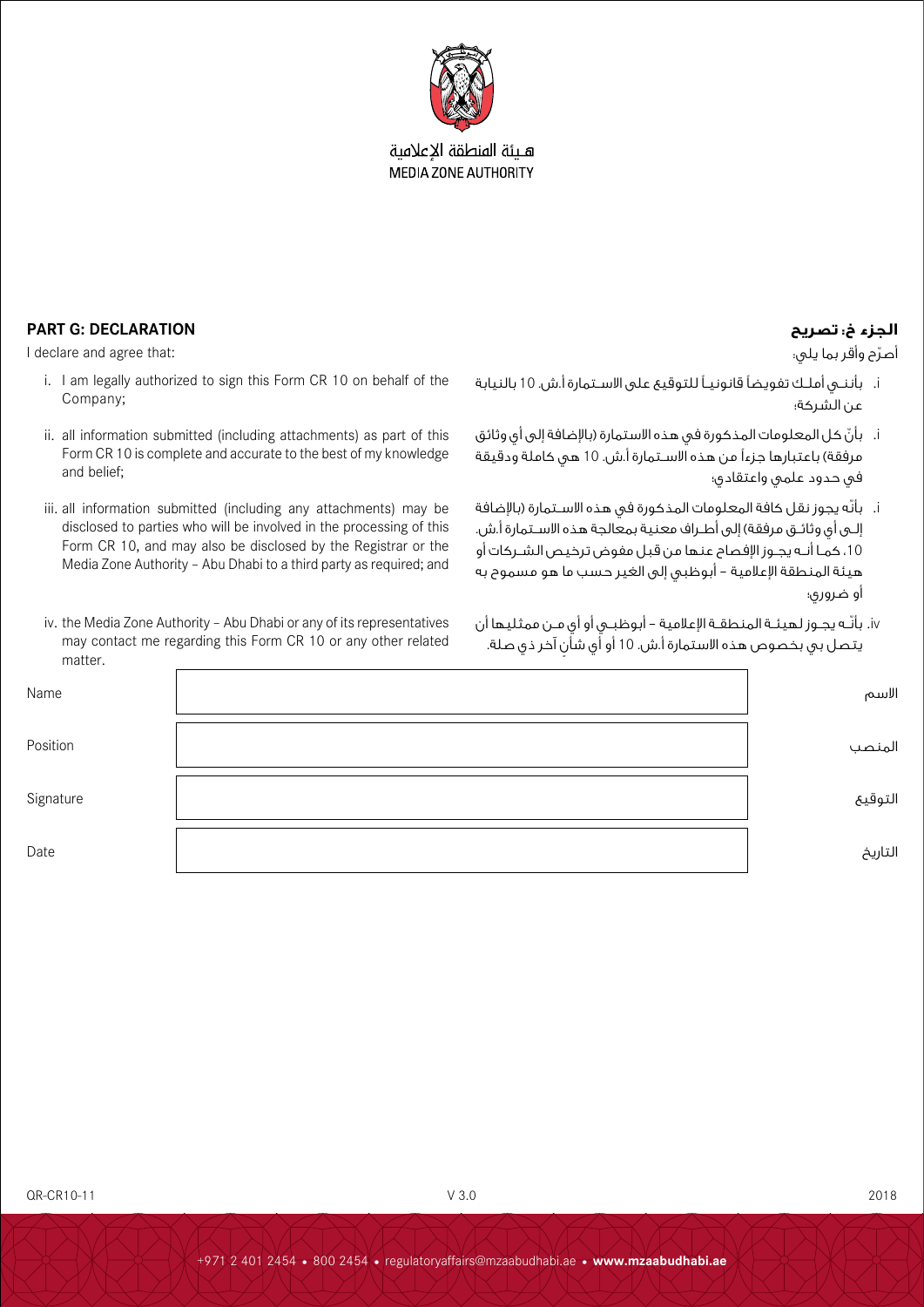

# هيئة المنطقة الإعلامية MEDIA ZONE AUTHORITY

# **الصفحات التكميلية - المدراء**

# **CONTINUATION PAGE - DIRECTORS**

| Director 3                    |               | المدير 3                        |
|-------------------------------|---------------|---------------------------------|
| Full Name                     |               | الاسم الكامل                    |
| Residential<br>Address        |               | عنوان الإقامة                   |
| <b>UAE</b><br>Mobile Number   |               | رقم الهاتف<br>المتحرك الإماراتي |
| Email                         |               | البريد الإلكتروني               |
| Nationality                   | Please Select | الجنسية                         |
| Date of birth<br>(DD/MM/YYYY) |               | تاريخ الميلاد<br>(يوم/شهر/سنة)  |
| Passport Number               |               | رقم جواز السغر                  |
| Director 4                    |               | المدير 4                        |
| Full Name                     |               | الاسم الكامل                    |
| Residential<br>Address        |               | عنوان الإقامة                   |
| <b>UAE</b><br>Mobile Number   |               | رقم الهاتف<br>المتحرك الإماراتى |
| Email                         |               | البريد الإلكتروني               |
| Nationality                   | Please Select | الجنسية                         |
| Date of birth<br>(DD/MM/YYYY) |               | تاريخ الميلاد<br>(يوم/شهر/سنة)  |
| Passport Number               |               | رقم جواز السفر                  |

QR-CR10-11 2018 2018 2019 2020 2020 2020 2020 2020 2020 2030 204 204 204 204 205 206 207 207 208 208 208 208 20